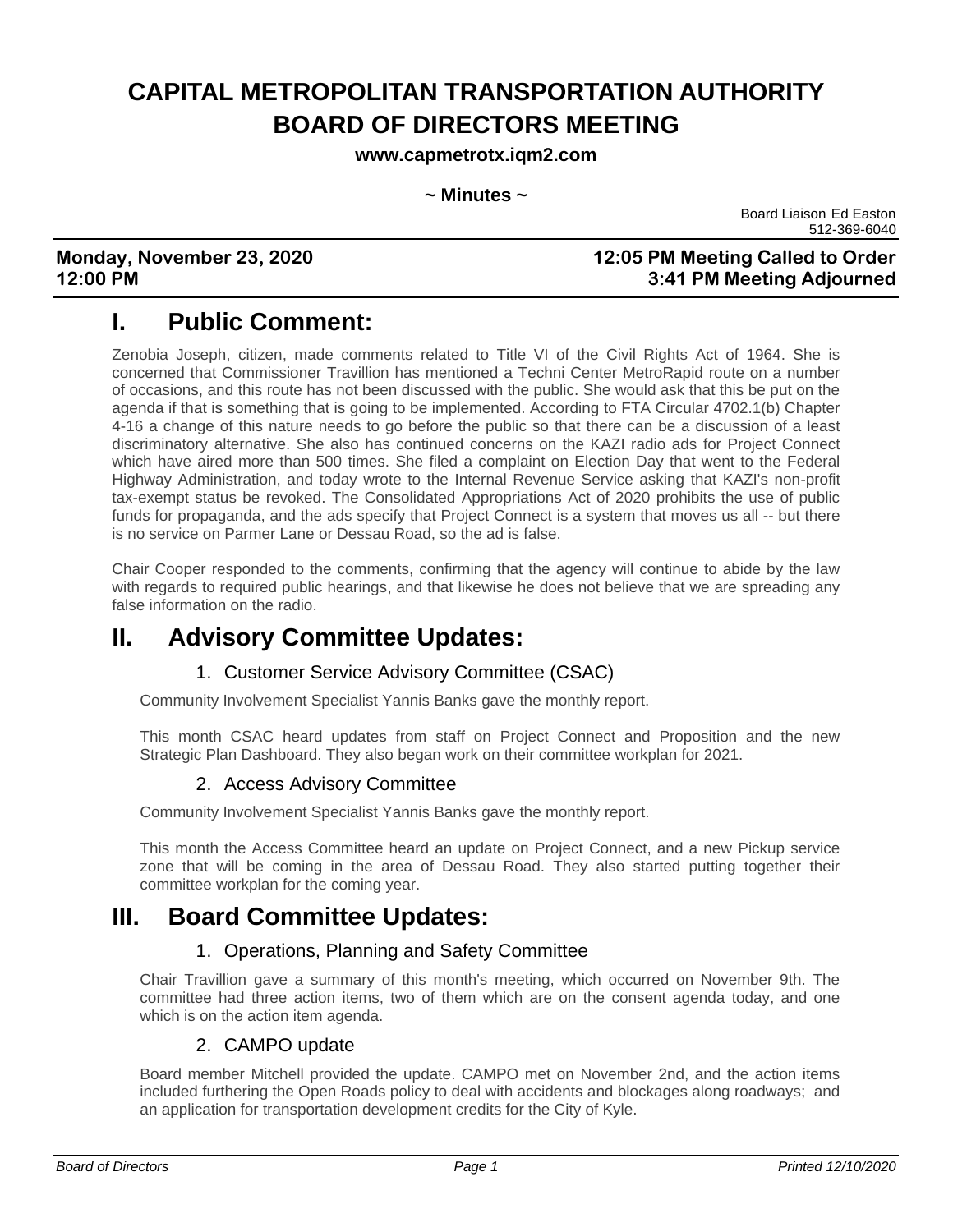## 3. Finance, Audit and Administration Committee

Chair Mitchell provided the meeting summary. The committee met on November 9th and recommended one item for the consent agenda today. The committee's other action item was the annual performance review for the Vice President of Internal Audit. A discussion was held on that item in Executive Session but action on the item was postponed.

## **IV. Consent Items:**

| <b>RESULT:</b>   | <b>ADOPTED [UNANIMOUS]</b>                                |
|------------------|-----------------------------------------------------------|
| <b>MOVER:</b>    | Terry Mitchell, Board Member                              |
| <b>SECONDER:</b> | Ann Kitchen, Board Member                                 |
| AYES:            | Mitchell, Cooper, Kitchen, Renteria, Travillion, Stratton |
| <b>ABSENT:</b>   | Garza, Hill                                               |

1. Approval of minutes from the October 26, 2020 board meeting.

2. Approval of a resolution adopting the 2021 Board Meeting Calendar.

3. Approval of a resolution authorizing the President & CEO, or his designee, to execute a contract with OnActuate Consulting US Inc., for implementation of a new financial legal entity for Austin Transit Partnership within the existing financial system in an amount not to exceed \$260,000.

4. Approval of a resolution authorizing the President & CEO, or his designee, to enter into an Interlocal Agreement with Travis County to lease two dispatch positions in the Combined Transportation and Emergency Communications Center (CTECC).

5. Approval of a resolution authorizing the President & CEO, or his designee, to finalize and execute a contract with Presidio Networked Solutions Group for Cisco Smartnet support for one year in an amount not to exceed \$202,665.

## **V. Action Item:**

1. Approval of a resolution authorizing the President & CEO, or his designee, to finalize and execute contracts for marketing services with Sensis Agency and the Sherry Matthews Group in an amount not-to-exceed \$10,307,259 for one base year and three option years.

Director of Digital and Traditional Marketing Cynthia Lucas presented this item.

Capital Metro has a relatively small marketing staff, and for many years has relied on the services of outside firms to provide assistance with the development of marketing campaigns and strategies to achieve the objectives in the authority's strategic plan. This award is divided up into modules, and each is awarded to a single contractor to keep the approach consistent: support on communications, public relations, and social media services, which would be awarded to Sensis Agency; and marketing services, research, and web strategy, which would be awarded to Sherry Matthews Group. The scope also includes support services for the Austin Transit Partnership. These are both task order contracts and the agency is not obligated to spend the full contract amounts.

Zenobia Joseph, citizen, spoke after Cynthia's presentation. She wanted to call the board's attention to testimony she gave on December 14, 2016 in which she suggested that some of the money being used for marketing services could be used to save the northeast routes. She is opposed to the award of this contract for exactly the same reason, specifically routes north of US-183. She also responded to the Chair's follow up to her earlier public comments on the recent radio ads. He may not believe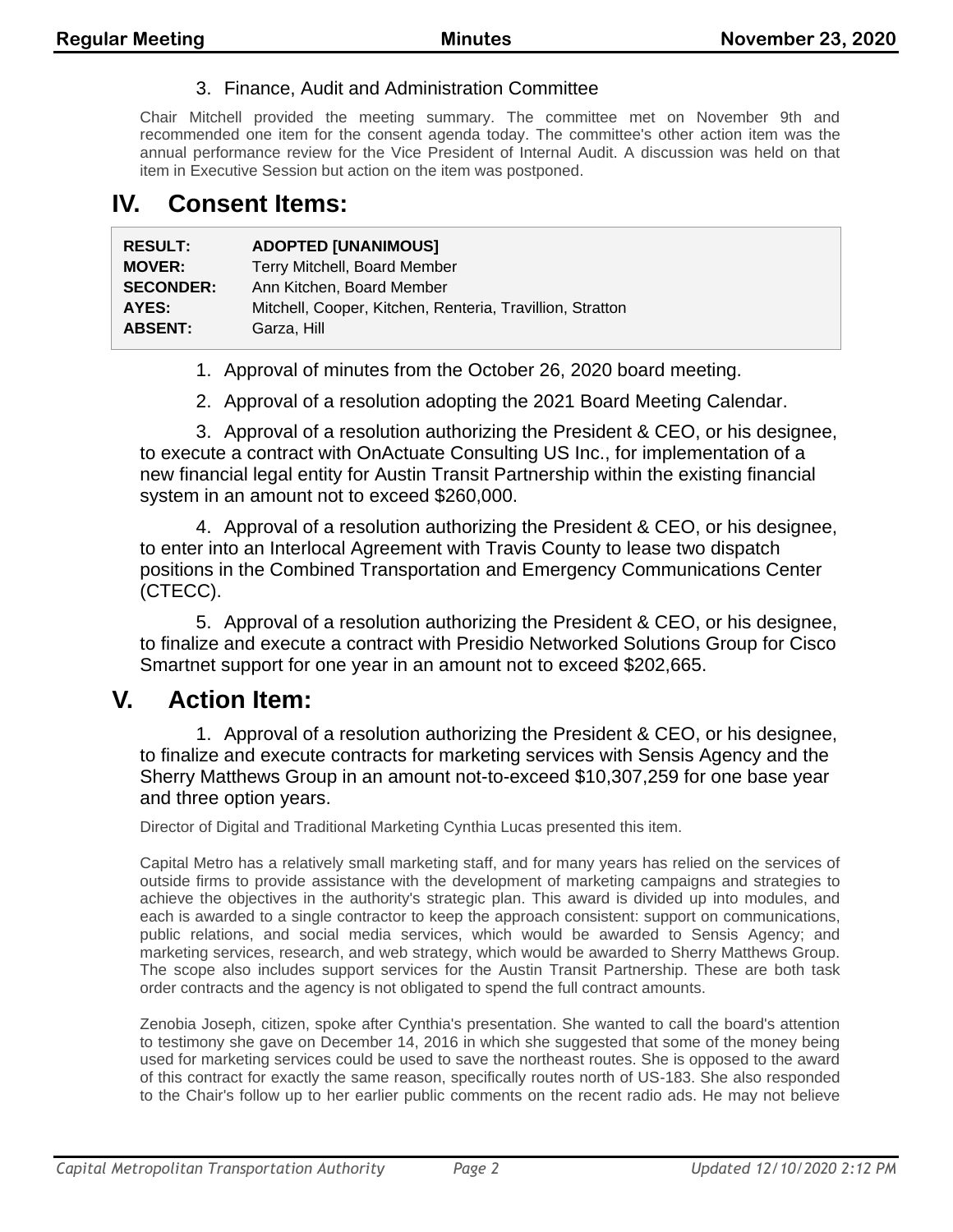that the ads are propaganda, but the ads say "Project Connect is a transit plan with more ways to move us all" and with no transportation for "all" on Parmer Lane that statement is false information. There is not an equitable distribution of resources. Money under this contract should be used to improve equity on these routes.

| <b>RESULT:</b>   | <b>ADOPTED [UNANIMOUS]</b>                                |
|------------------|-----------------------------------------------------------|
| <b>MOVER:</b>    | Sabino Renteria, Board Member                             |
| <b>SECONDER:</b> | Terry Mitchell, Board Member                              |
| AYES:            | Mitchell, Cooper, Kitchen, Renteria, Travillion, Stratton |
| <b>ABSENT:</b>   | Garza, Hill                                               |

## **VI. Presentations:**

## 1. CARE Update

Executive Vice President of Planning and Development Sharmila Mukherjee and Director of Service Planning Roberto Gonzalez gave the presentation.

The focus of the CARE program continues to be keeping operators, customers, and staff safe. Hand sanitizers are being added to our transit fleet and have been installed at key bus stops. We also have masks available for customers in need, and our contact-less fare collection pilot is ongoing. We are continuing to rely daily ridership data to make decisions on service levels that will support social distancing and avoid overcrowding. We are doing our best to remain flexible and agile.

Roberto then summarized some of the considerations that are informing changes under the proposed January 2021 Service Change. Decisions about work and remote learning by partners including the City of Austin, Travis County, State of Texas, University of Texas and AISD are all being monitored so that service levels can be adjusted accordingly. He also summarized some of the recent reductions -- and restorations -- of service that have been made recently, and gave an overview of some of the minor changes that are likely for the first part of 2021. He also provided the board with an update on the new Eastside Bus Plaza design and construction and recent changes to the major stop at ACC Riverside.

Board member Travillion spoke and said he wanted to highlight the service plans for students and customers in some of the corridors in the northeast that are actively being worked on -- in the Techni Center, Expo Center, and Delco Center areas.

Board member Stratton asked for more details on where the public could go to find pandemic-related metrics (the CARE dashboard) and commended staff for their efforts and transparency in trying to serve customers during this challenging time.

### 2. Project Connect Update

Project Connect Program Officer Dave Couch and Executive Vice President/Chief Counsel Kerri Butcher gave the presentation. This was the first update since Proposition A passed.

Kerri laid out the next steps to creation of the Austin Transit Partnership. To do that officially, the first order of business will be to identify the five ATP board members. Kerri summarized the requirements for those members, the application processand the timeline for nominating and approving them.

Dave then reviewed the sequence and current status for all of the major Project Connect initiatives. He then provided a quarterly snapshot for the next twelve months showing the all of the major milestones for 2021.

# **VII. Reports:**

## 1. President's Report